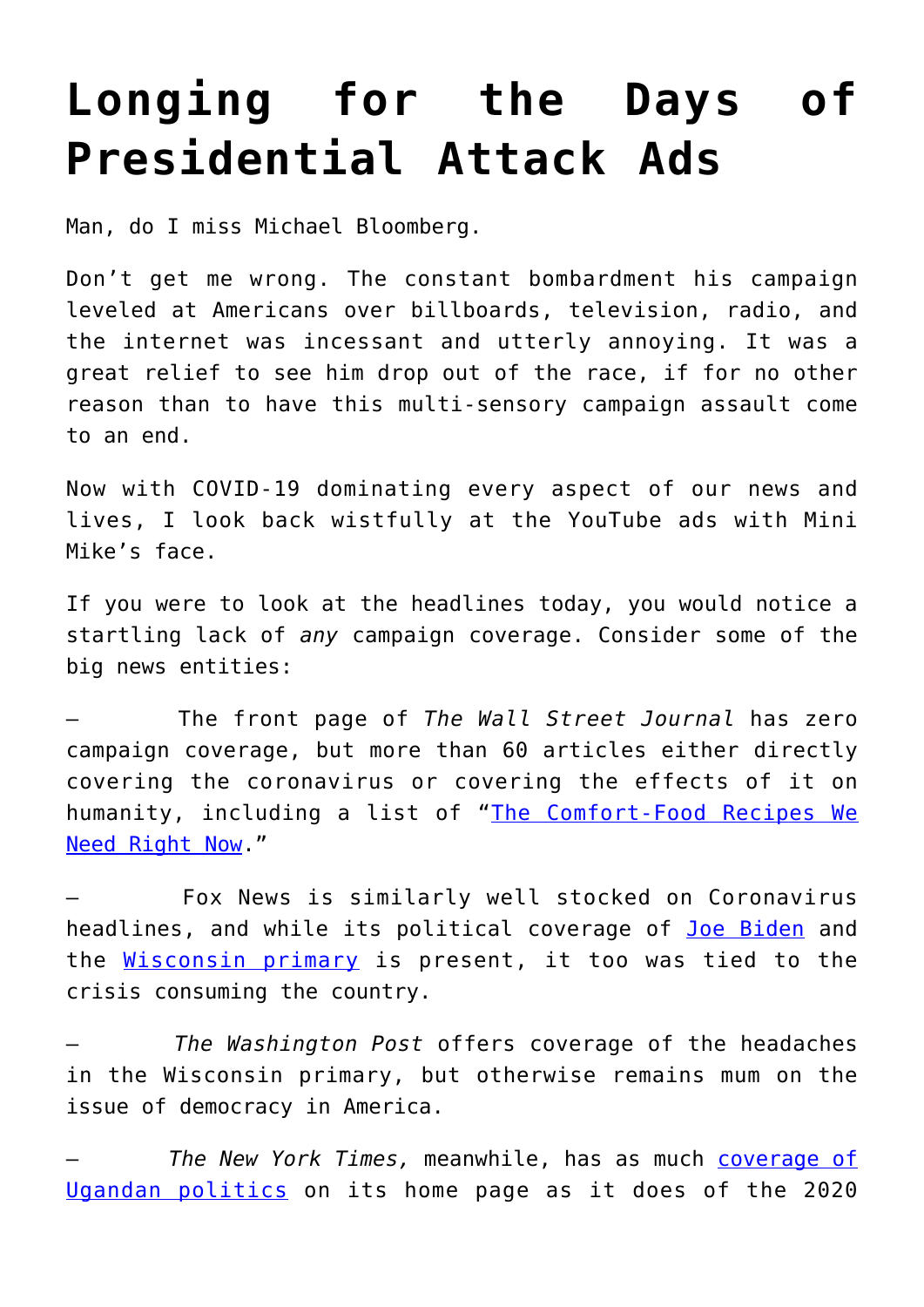American presidential race. That only reason that tidbit is there is to announce that the Democrats are [postponing](https://www.nytimes.com/2020/04/02/us/politics/milwaukee-democratic-convention-delayed.html?action=click&module=Well&pgtype=Homepage§ion=Politics) their Milwaukee convention from mid-July until August 17.

So where are we in the presidential race?

Biden [has collected 1,217](https://www.nytimes.com/interactive/2020/us/elections/delegate-count-primary-results.html) of the 1,991 delegates necessary to clinch the nomination. His total puts him 303 delegates ahead of Sanders.

His lead would likely have been larger were it not for the COVID-19 outbreak. [Fourteen states and Puerto Rico have](https://www.cnn.com/2020/03/16/politics/state-primaries-postponed-coronavirus/index.html) [postponed](https://www.cnn.com/2020/03/16/politics/state-primaries-postponed-coronavirus/index.html) their primaries, with Alaska and Hawaii cancelling in-person voting entirely. Wisconsin has also seen its deadline for the [reception of absentee ballots extended.](https://www.washingtonpost.com/politics/federal-judge-declines-to-postpone-april-7-presidential-primaries-in-wisconsin/2020/04/02/2ff660b4-74dc-11ea-87da-77a8136c1a6d_story.html)

Every four years, complaints circulate about too much political coverage, too many political adds, and too much negativity. Yet wouldn't it be nice to have some character attack ads instead of all the doom and gloom associated with coronavirus coverage?

For all our moaning about the drudgery and repetitiveness of our democratic institutions, we tend to miss them when they're absent. Not only are our current elected leaders struggling to handle the coronavirus outbreak via executive orders curtailing our liberties, but we are also losing much of the political coverage by which we might seek to inform ourselves as to whether or not we wish to replace them in November.

Alexis de Tocqueville described the American system as such in his classic work, *[Democracy in America](https://www.amazon.com/gp/product/0226805360/ref=as_li_qf_asin_il_tl?ie=UTF8&tag=intelltakeo0d-20&creative=9325&linkCode=as2&creativeASIN=0226805360&linkId=11e44a0650d65fd81c10919b7c41867c)*:

"The American institutions are democratic, not only in their principle but in all their consequences; and the people elects its representatives directly, and for the most part annually, in order to ensure their dependence. The people is therefore the real directing power; and although the form of government is representative, it is